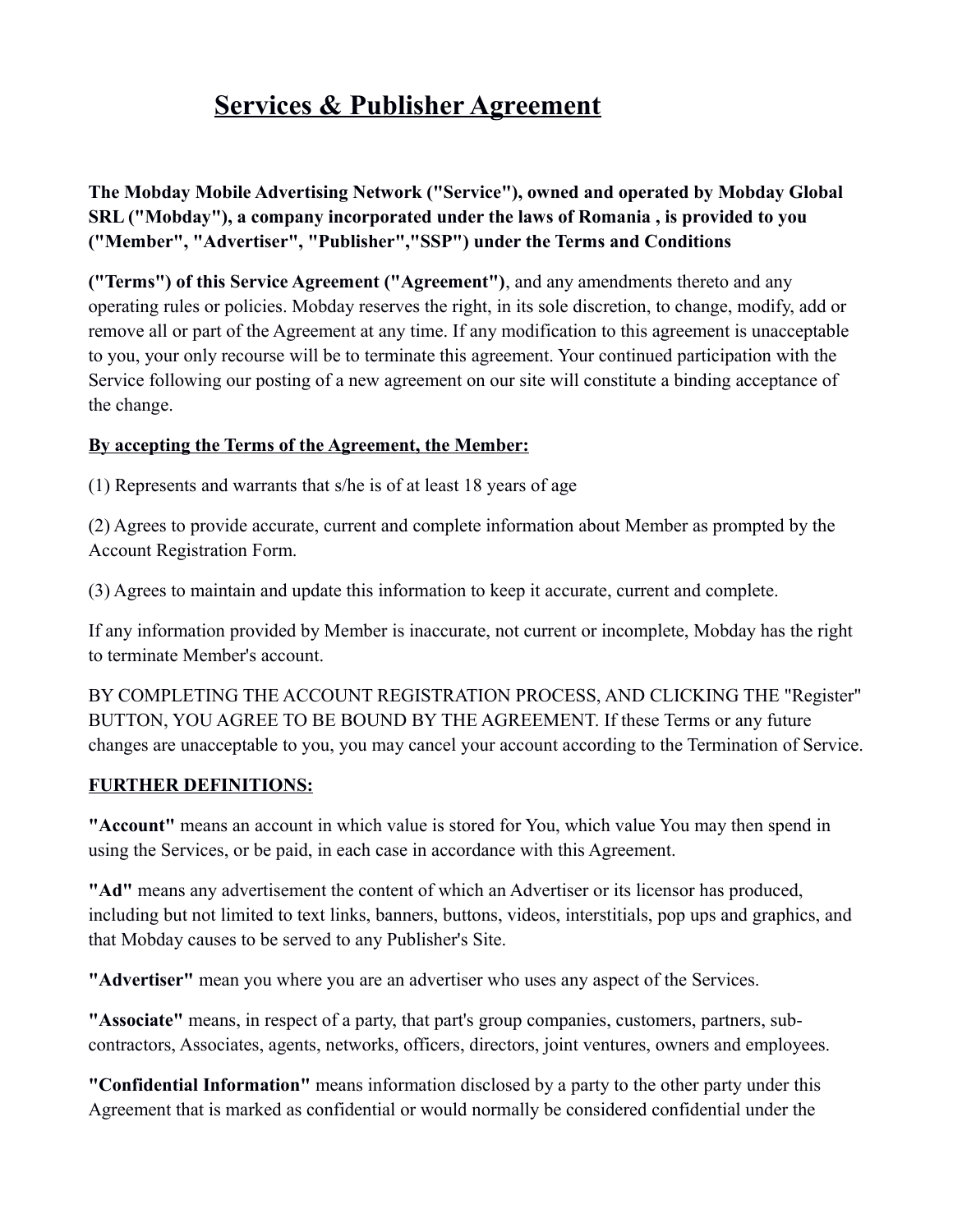circumstances, and does not include information that: (a) the recipient of the Confidential Information already knew; (b) becomes public through no fault of the recipient; (c) was independently developed by the recipient; or (d) was lawfully given to the recipient by another party.

**"CPM"** means charging on the cost-per-thousand advertising model. The Publisher is paid when an Ad is displayed to a visitor to the Publisher's Site. Impressions are aggregated into groups of one thousand Impressions and payments are calculated and made for each one thousand Impressions.

**"CPC"** means charging on the cost-per-click advertising model. A click is counted when a visitor to a Site clicks on an Ad, as determined by Mobday's tracking technology ("Click").

**"CPI"** means charging on the cost-per-install advertising model. A Install is counted when a visitor to a Site clicks on an Ad and Get converted in Install, as determined by Mobday's tracking technology ("Install").

**"Impression"**: an Impression occurs each time a visitor hit to a Site is recorded, including if an Advertiser visits a Site to which its Ad has been served, this will be counted as an Impression. Where Mobday's administrator visits a Site, no impression will be counted.

**"Intellectual Property Rights"** means current and future worldwide rights under patent law, copyright law, trade secret law, trade mark law, moral rights law, and all other similar rights.

**"Privacy Policy"** means the privacy policy, in respect of Your information, that is published on the Mobday website and may be amended by Mobday and from time to time.

**"Publisher"** mean you where you are a publisher who uses any aspect of the Services.

**"Sign-up Form"** means the form submitted on the Mobday website by you or your Associate when Register for the Service.

**"App/Site"** means any online asset such as a Application/Mobile site (whether using WAP or any other protocol), mobile Internet site, mobile web site, mobile application or device platform to which Mobday serves any Ad.

**"Pending Earning"** means the advertising revenue actually received by Mobday in respect of a Site.

**"Taxes"** means any duties, customs fees, or taxes (other than Mobday's income tax) associated with the Services, including any related penalties or interest.

**"Term of Service"** means the lifetime of the contract created by this Agreement, being sixty days, subject always to termination in accordance with this Agreement.

**"Visitor"** means a unique, individual, human, end-user visitor to a Site, as determined by Mobday's tracking technology.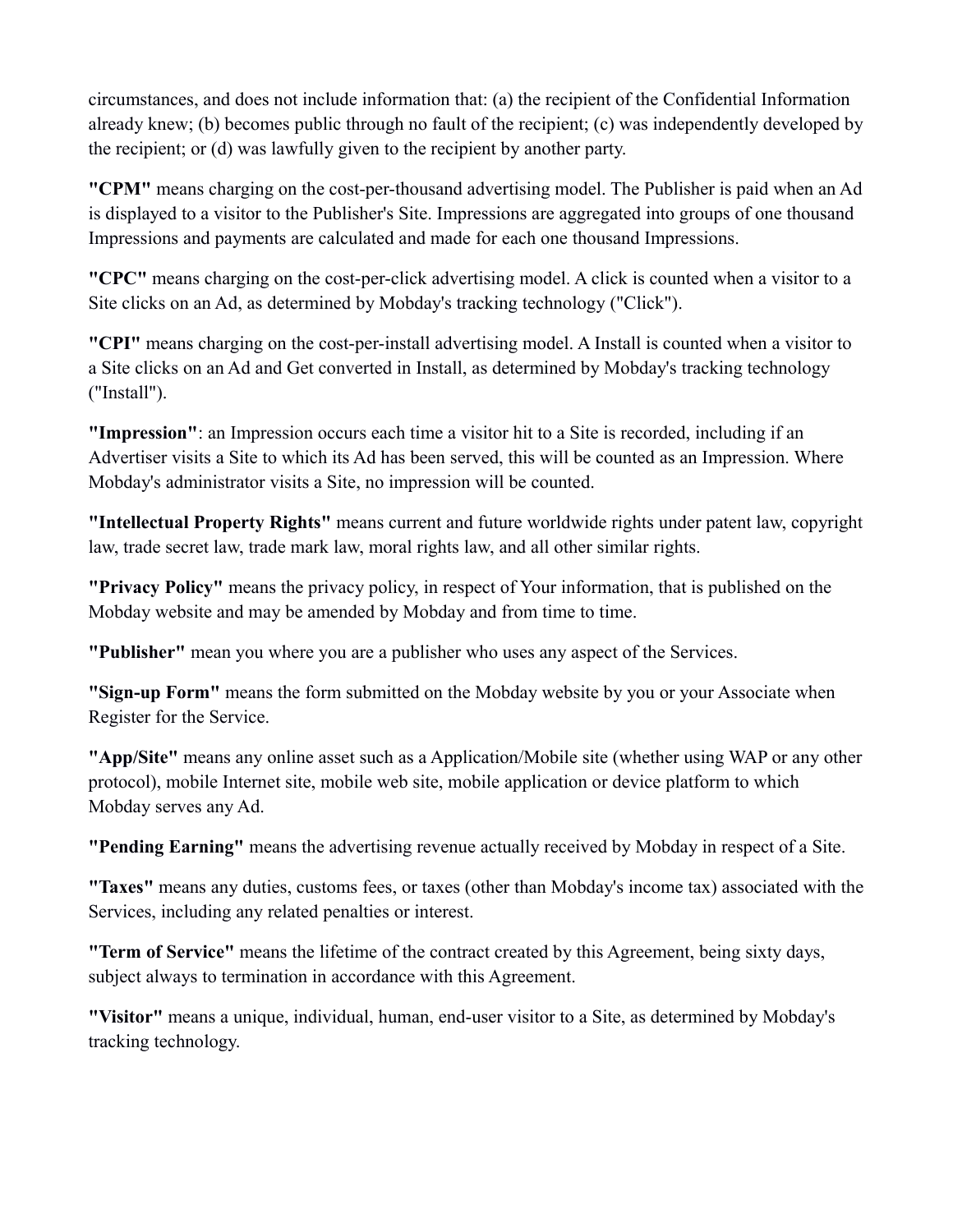## **FRAUDLENT ACTIVITIES:**

Publishers that commit fraudulent activities may result in non-payment, removal from the network, and/or additional legal action.

Mobday reserves the right to require Publishers to provide server log files upon request.

Mobday has several fraud mechanisms at their disposal that will detect most forms within a few days of the initial activity.

Publishers agree to not artificially inflate traffic counts using a program, script, device, or other means.

Excessive page reloading or any other abuse of Mobday's system could result in legal action.

Without limiting the foregoing, the following methods of generating visitor interest are unacceptable to Mobday and may be grounds for dismissal from the Network:

1. Use of unsolicited email or inappropriate newsgroup postings to promote App/Web/Wap site(s).

- 2. Auto-spawning of browsers.
- 3. Automatic redirecting of users.
- 4. Clicking on own advertisement.
- 5. Blind text links.

6. Misleading links or any other method that may lead to artificially high numbers of impressions or clicks.

Further: Publishers are prohibited from offering any kind of incentive, including but not limited to cash, credits, loyalty points or any such rewards in an attempt to generate results or in securing leads.

If a Publisher is found incentivising offers they may result in removal from the network, and/or additional legal action.

### **PAYMENTS AND FEES:**

Some of the Services require payment of fees. Company reserves the right to change its price list and to institute new charges at any time, upon prior notice to User, which may be sent by email or posted on the Site. If User is an advertiser, User shall pre-pay all applicable fees, as described on the Site, in connection with such Services selected by User.

If Advertiser requests a refund s/he must submit the request in writing to Mobday. An administration charge of twenty percent (20%) will be applied to each refund, subject to a minimum of ten (10) USD. Refunds will be made to the same bank card or account as the original payment, within thirty days of Mobday's receipt of a valid request.

Publisher should submit their TAX ID / PAN ID in Mobday Payment Profile or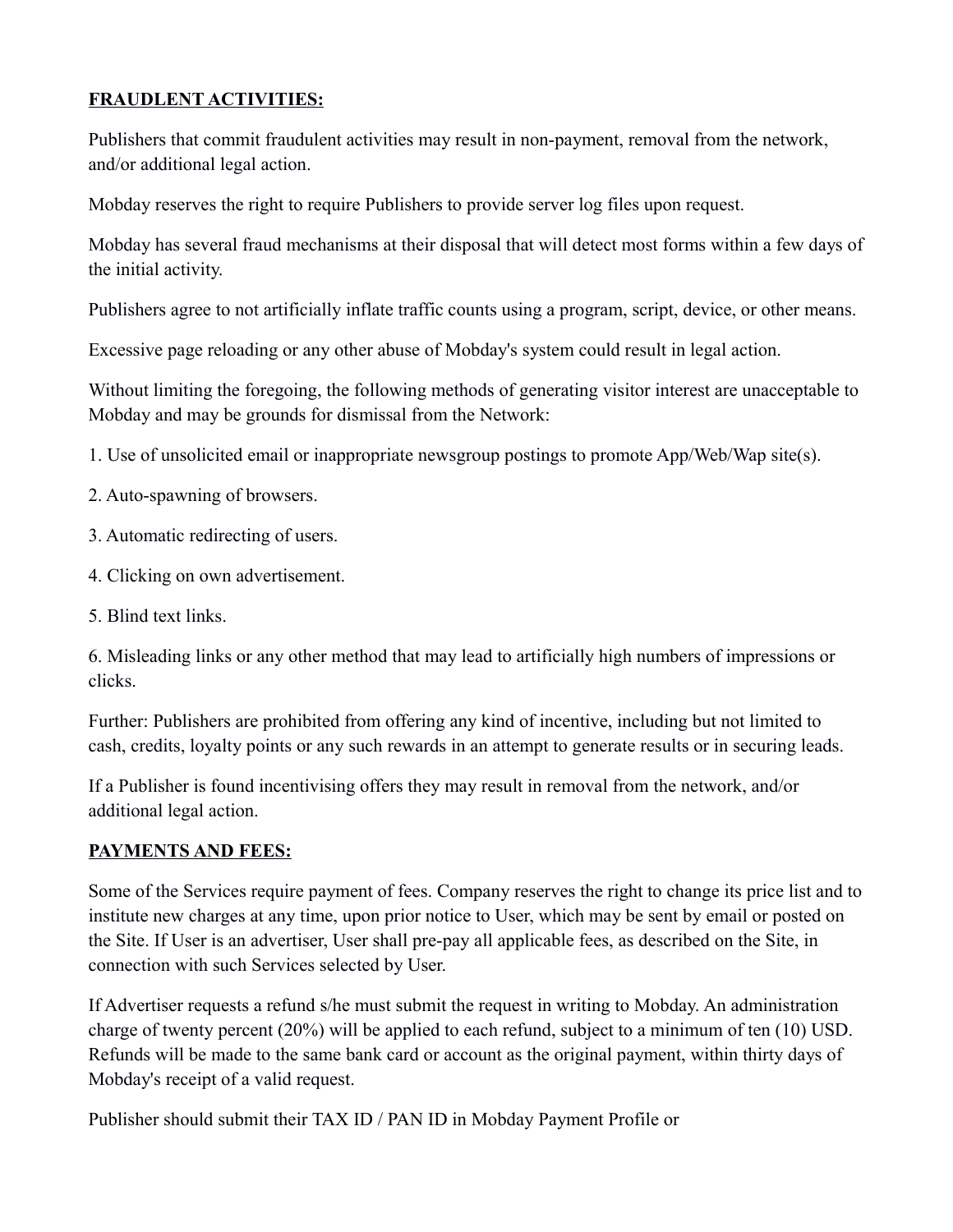**payment@mobday.com**. Without This information publisher will not get paid.

Mobday's payout rate depends on the Publisher, the quality and demand of their traffic, and the volumes.

Mobday reserves the right to change a Publisher's payout rate without notice.

The CPC and CPM rates of live campaigns are not guaranteed or fixed. We offer a variable pricing model.

Mobday reserves the sole right to set its CPC and CPM rates and to set and negotiate specific ad rates on an individual client-by-client basis.

Mobday reserves the right to only pay a Publisher when Mobday itself has been paid by the Advertiser/Ad Networks.

Publisher Payments are made automatically every month by either bank wire or paypal.

The payment made will be the figure showing as due in the Payments tab of your Statistics within the interface.

We do not accept invoices from Publishers.

Publisher Payments are made on Net 45 days after the end of the month in which the revenue was earned.

Publisher Payments will only be made when Publisher has submitted correct payment information in Mobday System.

Incorrect payment details will result in loss of revenue and/or a \$100 administration fee, and may lead to termination of the account.

Publishers agree to pay all payment charges imposed by banks or paypal.

The minimum payout is \$50. All unpaid earnings will rollover to the next pay period.

Mobday reserves the absolute right not to pay any accounts or Publishers that violate any of the terms and conditions.

Mobday will not pay or compensate Publishers in any way for any impressions or clicks that have been deemed by Mobday System to be invalid or fraudulent.

In the event that the Publisher has already received payment for invalid impressions or clicks, Mobday reserves the right to seek credit or remedy from future earnings or to demand reimbursement from Publisher.

Mobday will not pay or compensate Publishers in any way for any impressions or clicks if the Publisher account has been terminated due to low activity or no activity.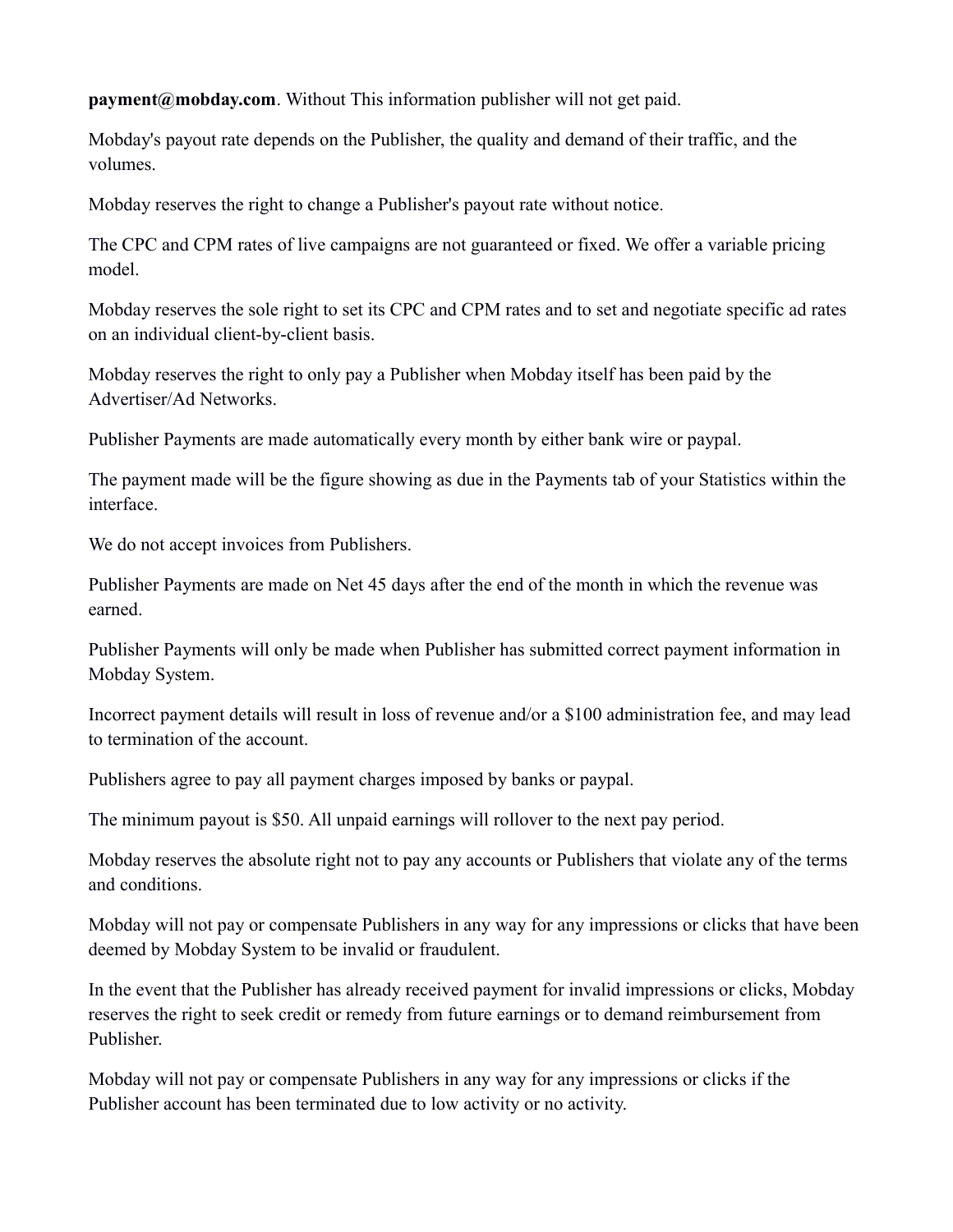## **TERMINATION:**

Mobday may, but has no duty to, immediately terminate Member and remove it from the Service servers if in its sole discretion Mobday concludes that Member is engaged in illegal activities or the sale of illegal or harmful goods or services, or is engaged in activities or sales that may damage the rights of Mobday or others. Any termination under this Section shall take effect immediately, and Member expressly agrees that it shall not have any opportunity to cure.

Mobday reserves the right to terminate Publisher's account if there has been no activity during the previous 6 months. Any accrued unclaimed funds will be annulled.

Mobday reserves the right to terminate this Agreement at any time if there is suspicion of fraudulent activity by the Publisher. The Publisher account will be terminated and any accrued funds will be annulled without notification.

User may terminate this Agreement at any time by submitting a support ticket.

### **LIMITATION OF LIABILITY:**

IN NO EVENT SHALL MOBDAY, ITS AFFILIATES OR ANY OF THEIR DIRECTORS, OFFICERS, EMPLOYEES, AGENTS OR CONTENT OR SERVICE PROVIDERS (COLLECTIVELY, THE "PROTECTED ENTITIES") BE LIABLE, WHETHER IN AN ACTION BASED ON A CONTRACT INDEMNIFICATION, OBLIGATION, TORT (INCLUDING WITHOUT LIMITATION NEGLIGENCE), COLLATERALLY OR ARISING FROM ANY STATUTORY DUTY, PRE-CONTRACT OR OTHER REPRESENTATIONS, OR OTHERWISE, HOWEVER ARISING, FOR ANY ECONOMIC LOSSES (INCLUDING, WITHOUT LIMITATION, LOSS OF REVENUES, PROFITS, CONTRACTS, BUSINESS, GOODWILL OR ANTICIPATED SAVINGS) OR ANY DIRECT, INDIRECT, SPECIAL, INCIDENTAL, CONSEQUENTIAL, EXEMPLARY OR PUNITIVE DAMAGES ARISING FROM, OR DIRECTLY OR INDIRECTLY RELATED TO, THE USE OF, OR THE INABILITY TO USE, THE SITE OR THE CONTENT, MATERIALS AND FUNCTIONS RELATED THERETO, YOUR PROVISION OF INFORMATION VIA THE SITE, LOST BUSINESS OR LOST SALES, EVEN IF SUCH PROTECTED ENTITY HAS BEEN ADVISED OF THE POSSIBILITY OF SUCH DAMAGES. SOME JURISDICTIONS DO NOT ALLOW THE LIMITATION OR EXCLUSION OF LIABILITY FOR INCIDENTAL OR CONSEQUENTIAL DAMAGES SO SOME OF THE ABOVE LIMITATIONS MAY NOT APPLY TO CERTAIN USERS. IN NO EVENT SHALL THE PROTECTED ENTITIES BE LIABLE FOR OR IN CONNECTION WITH ANY CONTENT POSTED, TRANSMITTED, EXCHANGED OR RECEIVED BY OR ON BEHALF OF ANY USER OR OTHER PERSON ON OR THROUGH THE SITE. IN NO EVENT SHALL THE TOTAL AGGREGATE LIABILITY OF THE PROTECTED ENTITIES TO YOU FOR ALL DAMAGES, LOSSES, AND CAUSES OF ACTION (WHETHER IN CONTRACT OR TORT, INCLUDING, BUT NOT LIMITED TO, NEGLIGENCE OR OTHERWISE) ARISING FROM THE TERMS AND CONDITIONS OR YOUR USE OF THE SITE EXCEED, IN THE AGGREGATE, THE AMOUNT, IF ANY, PAID BY YOU TO MOBDAY FOR YOUR USE OF THE SITE OR PURCHASE OF PRODUCTS OR SERVICES VIA THE SITE.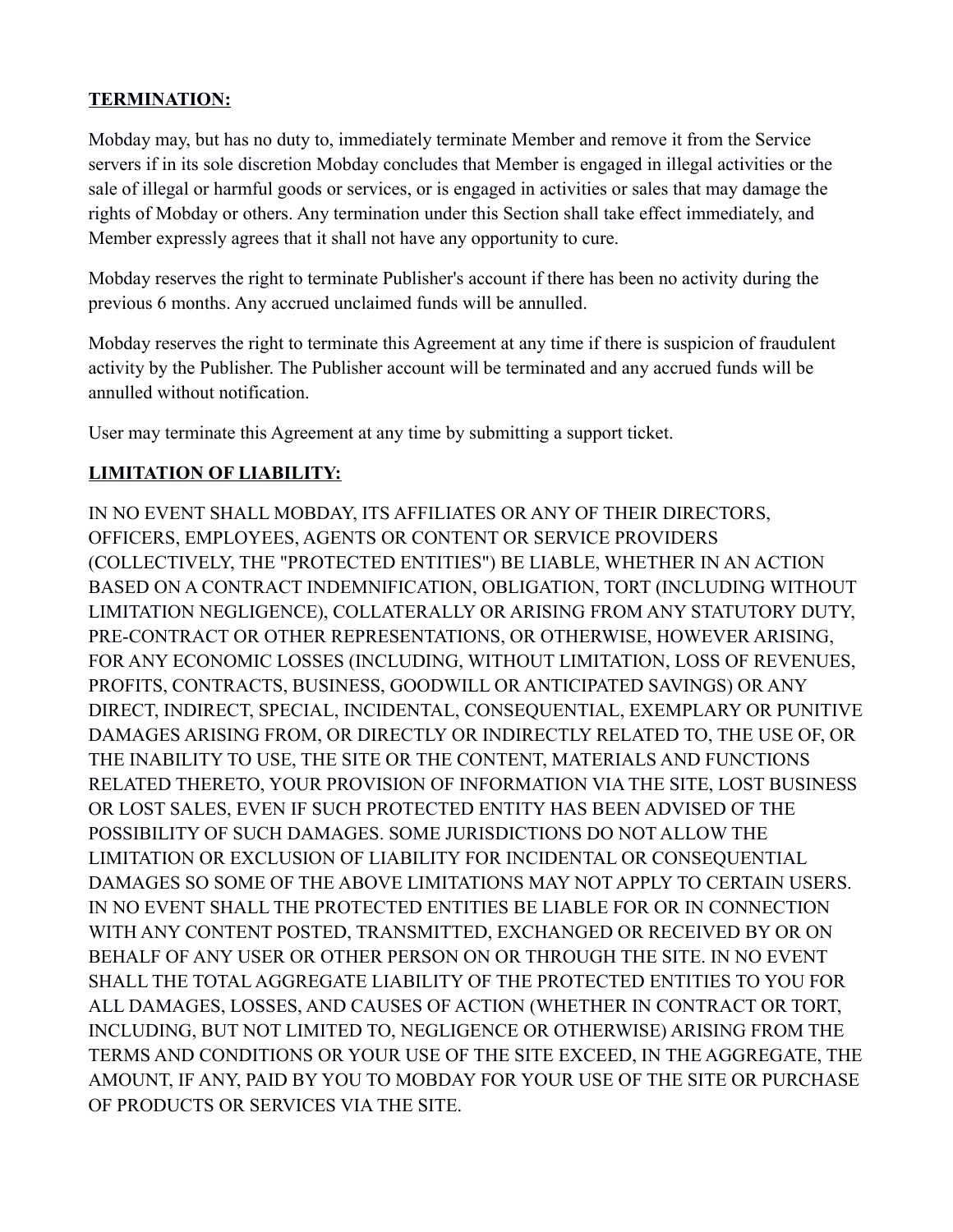# **REGARDING TERMS & CONDITION:**

Mobday has the discretion to update these terms of service at any time. When we do, we will revise the updated date at the bottom of this page. We encourage Users to frequently check this page for any changes to stay informed about how we are helping to protect the personal information we collect. You acknowledge and agree that it is your responsibility to review this privacy policy periodically and become aware of modifications.

By using this Site/ Mobday.com, you signify your acceptance of this terms and privacy policy. If you do not agree to these terms, please do not use our Site. Your continued use of the Site following the posting of changes to this policy will be deemed your acceptance of those changes.

This Agreement shall be terminated, automatically without written notice, formal notice of delay or other formality and without the need for court intervention, in the event of the occurrence of any of the "reasonable grounds". It is mutually agreed that there is "reasonable grounds" when (indicatively): Each party commits or is guilty of any acts and /or omissions described in Law or the present Agreement and /or is in breach of this present Agreement. • Either Party ceases its business, or threatens to cease to carry on business, for any reason and at any time; With the exception of termination for "reasonable grounds" should Publisher terminates the Agreement without complying with the 90 days notice agreed herein, Mobday shall keep the revenue share of Publisher as compensation for the services provided till the termination date, in addition to Mobday's right to claim any further compensation for the non-compliance with the notice clause by the side of the Publisher.

### **DATA PROTECTION:**

### **1 DEFINITION:**

1.1 The following definitions apply in this Data Protection: "Controller", "Data Subject", "Personal Data", "Processor" and "Processes/Processing" shall each have the meanings given in the applicable Data Protection Legislation.

"Data Protection Legislation" means the European Union's General Data Protection Regulation (2016/679), the Privacy and Electronic Communications (EC Directive) Regulations 2003 (SI 2003/2426) and all applicable laws and regulations relating to the processing of personal data and privacy as amended, re-enacted, replaced or superseded from time to time, including, where applicable, the mandatory guidance and codes of practice issued by the United Kingdom's Information Commissioner.

"Personal Data Breach" means any breach of security leading to the accidental or unlawful destruction, loss, alteration, unauthorised disclosure of, or access to any Personal Data transmitted, stored or otherwise processed.

"Publisher"/ "SSP" is the organization to whom this letter is addressed.

### **2 MUTUAL OBLIGATIONS WHEN PROCESSING DATA**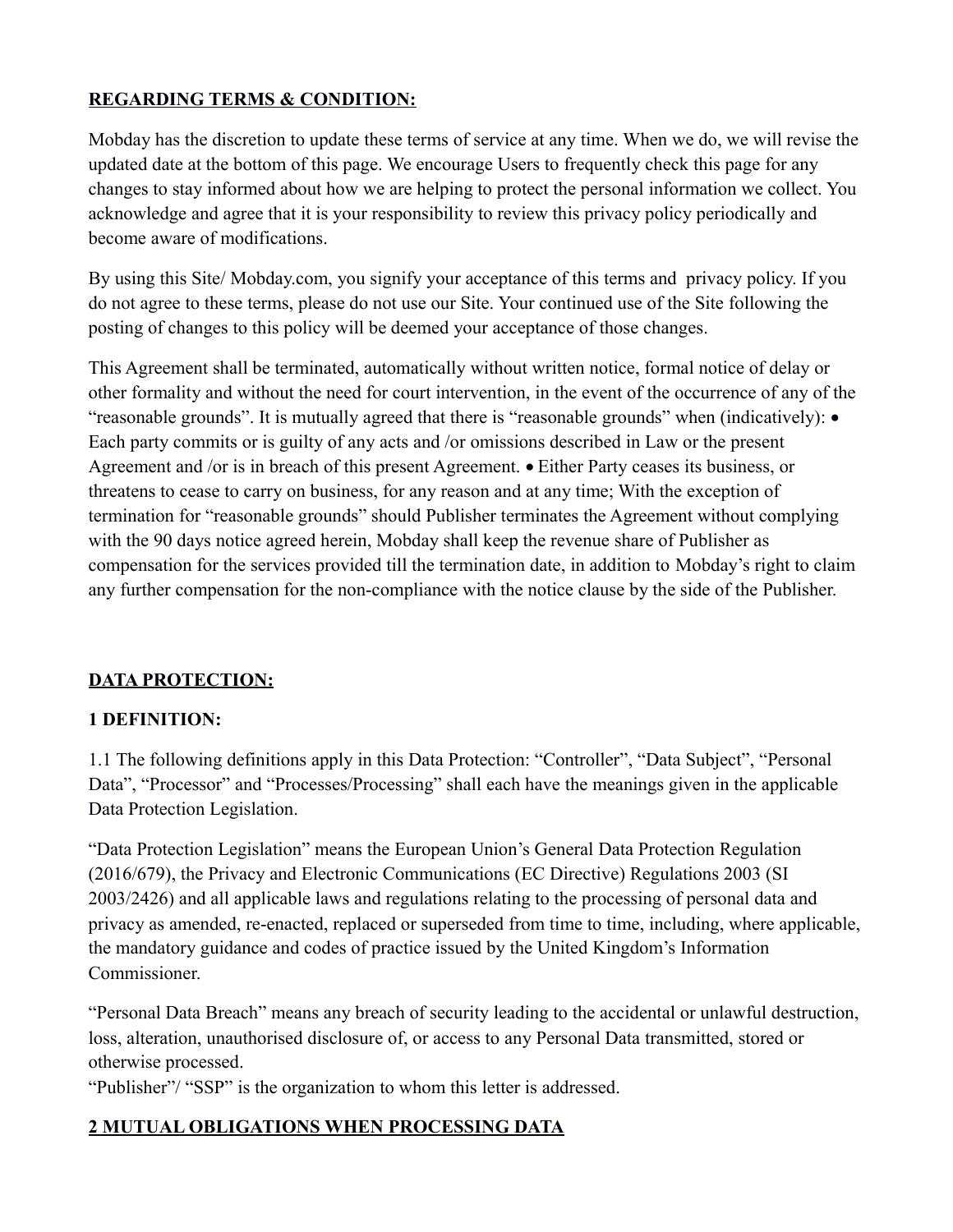2.1 Each party acknowledges that:

Mobday shall Process the Personal Data for the purposes of

(a) optimizing mobile online advertising campaigns across its ad network whether owned, operated or controlled by Mobday including but not limited to the programmatic channel;

(b) interest based targeting of Mobday ad campaigns or other survey based services;

(c) data-targeted ad inventory forecasting;

(d) Providing its customers, partners and relevant third parties with data as part of campaign reporting and performance

(e) Enrichment, creation of audience profile/segments including sharing with data partners for enrichment purposes.

Publisher further acknowledges that Mobday may need to transfer Personal Data outside of EU in the context of Processing:

2.1.2 The processing shall continue, for the duration of this agreement;

2.1.3 The processing concerns the following Personal Data:

In Process

### **2.1.3.1 User device identifier;**

### **2.1.3.2 IP address;**

### **2.1.3.3 User agent or such device information;**

# **2.1.3.4 Persistent online identifiers (such as IDFA, ADID, GPID etc.)**

2.2 It is acknowledged that both Parties are under certain record keeping obligations under the Data Protection Legislation, and agree to provide the other Party with all reasonable assistance and information required by the other Party to satisfy such record keeping obligations.

2.3 In the event of any Personal Data breach (actual or suspected) involving the Publisher or a sub-Processor, the Publisher shall (at no cost to Mobday):

2.3.1 Notify Mobday of the Personal Data breach without undue delay (but in no event no later than 24 hours after becoming aware of or first suspecting the Personal Data Breach);

2.3.2 Provide Mobday without undue delay (and wherever possible, no later than 48 hours after becoming aware of or first suspecting the Personal Data Breach) with such details as Mobday may require in relation to:

(a) The nature and impact of the Personal Data Breach, including the categories and approximate